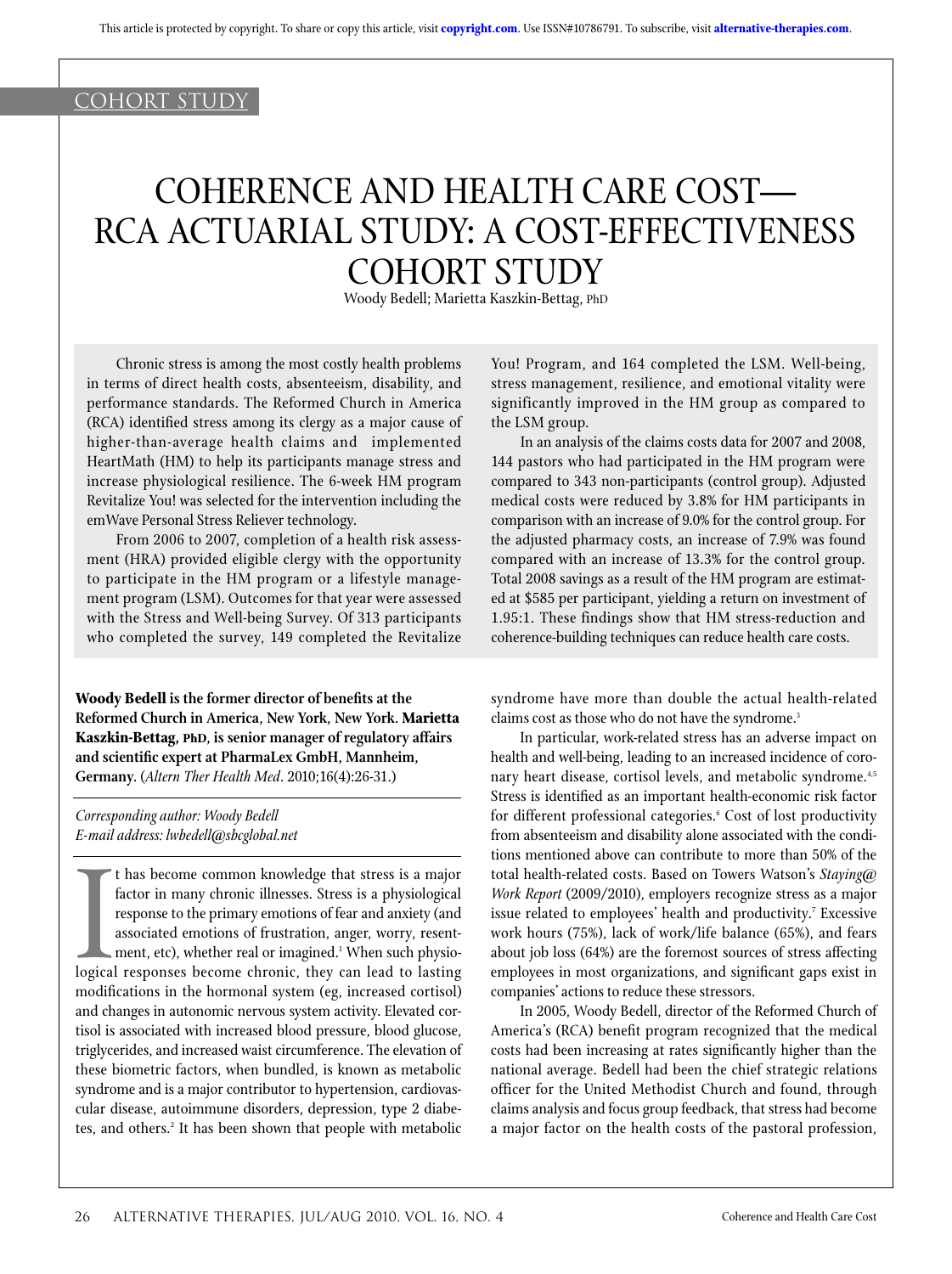which had shifted from one of the healthiest occupations to one of the least healthy over a 35-year period. Clergy/pastor medical insurance costs are approximately 60% higher than the costs in the average US preferred provider organization (PPO) program (in 2007, clergy per capita cost were \$10400 compared to \$6500 per capita PPO cost). This difference cannot be fully accounted for by the fact that the average age of mainline clergy is 51 years, whereas the average age of a participant in a corporate US PPO program is 42. This difference may account for about a 25% higher cost but certainly not the 60% differential. A review of one the largest denomination's claims for 2007 with emphasis on the impact that chronic stress has on a participant may provide a reasonable explanation for this discrepancy:

- 75% of claims attributable to lifestyle factors,
- 54% of disability diagnosis attributable to psychosocial issues,
- 96% higher incidence of type 2 diabetes,
- 83% higher incidence of depression,
- 87% higher incidence of hypertension, and
- 250% higher incidence of obesity.

As the director, Woody Bedell with board approval initiated two important changes to help reduce denominational health care costs. First, they changed from a third-party administrator to a major insurance carrier, thereby gaining the benefits of deeper discounts from the provider. This resulted in an immediate 20% reduction in costs, but it was critical to address the overall higher annual rate of claims (trend) that were exceeding national averages. Knowing chronic stress was a major factor contributing to the utilization of medical and pharmaceutical services, and after vetting a number of programs, they implemented a stress-reduction and coherence-building program from the Institute of HeartMath (IHM) to counteract the negative effects of stress on RCA clergy. To increase health awareness, they also initiated a health risk assessment (HRA) from Health Fitness Corporation (HFC) that included biometric screening and questionnaire data. This included a personal call from an HFC advisor to review the results of the HRA and direct the participants to programs best suited to their needed lifestyle change. HFC offered programs for exercise, weight reduction, cholesterol reduction, and blood pressure reduction. HeartMath (HM) provided the program for stress reduction and resiliency.

## **Intervention**

The stress-reduction program from HM provides a series of tools and techniques designed to help people better self-regulate stress, increase resiliency, and improve performance, hallmarks of increased coherence.8-10 The term *coherence* is used to describe the degree of order, harmony, and stability in and among the various rhythmic activities in the body such as the heart's rhythm, respiration, blood pressure rhythms, etc. Many of these techniques include the intentional generation of a heartfelt positive emotional state combined with a shift in attentional focus to the area of the heart (where many people subjectively experience positive emotions). Research shows that when shifting into a positive emotional state, heart rhythms change to a more coherent and ordered pattern. Negative emotions such as anxiety and frustration lead to a disordered heart rate variability (HRV) pattern.<sup>11</sup> Amplitude and frequency characteristics of the heart rhythm have been shown to be indicative of both the physiological and psychological status as well as predicting health risk.12,13 A harmonious order signifies a coherent system whose efficient or optimal function is directly related to the ease and flow in life processes.<sup>11</sup> Physiological coherence is measured by HRV analysis, which reflects heart-brain interactions and autonomous nervous system (ANS) dynamics and is reflected in a heart rhythm pattern that is more ordered and sine wave–like at a frequency of around 0.1 Hz (10-second rhythm). Specifically, coherence is assessed by identifying the maximum peak in the 0.04- to 0.26-Hz range of the HRV power spectrum, calculating the integral in a window 0.030 Hz wide centered on the highest peak in that region, then calculating the total power of the entire spectrum. The coherence ratio is formulated as (Peak Power/ (Total Power—Peak Power)).<sup>11</sup>

Learning and integration of the HM self-regulation skills were facilitated with a heart rhythm coherence feedback monitor (ewWave PSR). This monitor assesses the user's level of heart rhythm coherence as he or she practices the self-regulation techniques. HRV coherence feedback has been shown to significantly improve outcomes in a number of clinical conditions such as posttraumatic stress disorder (PTSD),<sup>14,15</sup> depression,<sup>16,17</sup> asthma,<sup>18-</sup>  $20$  congestive heart failure,  $21,22$  hypertension,  $23$  anxiety, fibromyalgia,<sup>24</sup> and insomnia.<sup>25</sup>

### **Approach and Metrics**

The RCA has made stress and resiliency management a priority and a fundamental component of its medical program. In 2006, the RCA began offering the HM coherence training to pastors with three or more health risk factors. Each participant was also provided with the handheld emWave device. Due to the distribution of the pastors throughout the United States, it was not cost-effective for them to travel to a single location to attend an HM program in a workshop format. Therefore, a telephonebased program called Revitalize You! was selected for the intervention. The program was delivered by certified HM health coaches over a 6-week period and consisted of six 30- to 45-minute coaching sessions.

From the fall of 2006 to the fall of 2007, the RCA wanted to gain an understanding of the overall health of the population and to address the issue of stress and its negative impact. To ensure participation in the HRA, they tied eligibility to the \$500 deductible medical program. If a participant did not complete the HRA, he or she would be placed in the \$1500 deductible plan. They achieved 96% participation for the completion of the HRA. To combat stress, they offered a \$50 incentive for participants to complete an online version of the Stress and Well-being Survey (SWS, IHM). Approximately a third of the denomination completed the survey. The RCA collected valid pre- and post-intervention SWS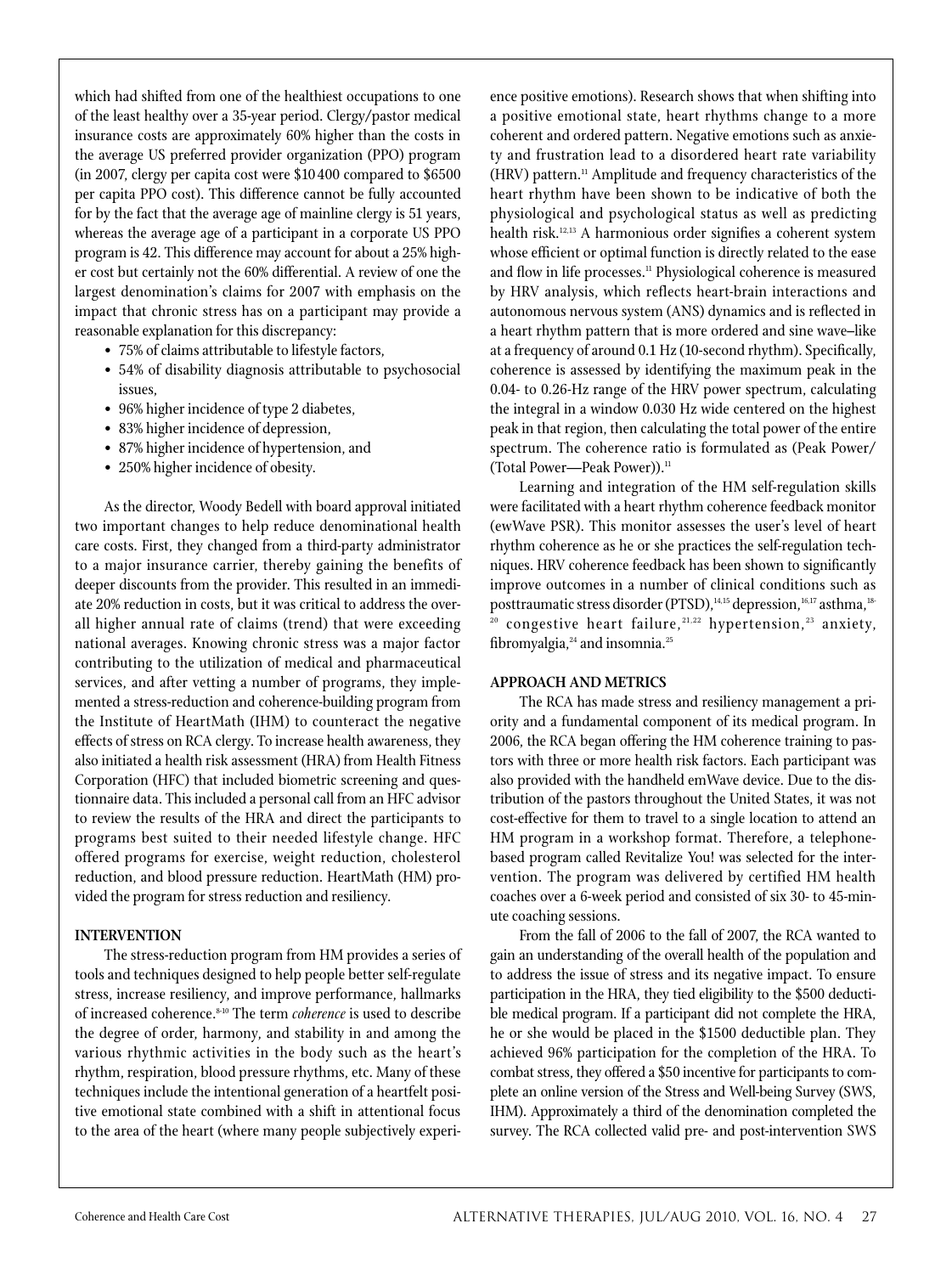surveys, the primary assessment metric, from 313 participants. Of these 313 participants, 149 completed the Revitalize You! program, and 164 who had fewer than three risk factors participated in the phone-based lifestyle management program. The lifestyle management group will be referred to as the control group, although it should be appreciated that it was not a placebo control due to the fact that this group participated in an intervention, which was expected to significantly benefit the pastors. As this group did not receive instruction on stress management but did have ongoing contact with a risk management coach, it served as a control for the HM cohort, which also used a phone coaching model for the delivery of the intervention.

For the calendar year of 2007 the same HM program was offered to all members of the health plan (not just those with three risk factors). An additional cohort of 86 pastors participated in the HM program, which meant that about a third of eligible RCA pastors had participated in the program by the end of 2008. To determine any potential impact the HM stress-reduction program had on the RCA's medical costs, the RCA retained McCarthy Actuarial Consulting, LLC, Glen Allen, Virginia, to conduct an independent analysis of the actual health care utilization and costs during the 2007 to 2008 year period. This was the only time span for which they had valid cost data due to switching to a new plan administrator for the 2007 calendar year.

Two cohorts of pastors were defined: those who completed the Revitalize You! program prior to December 31, 2007, and those who, as of the end of 2008, had not yet participated in the

HM program. Only pastors who had continuous coverage from January 1, 2007, through December 31, 2008, were included in either cohort. One hundred forty-four pastors were identified who had participated in the HM program, and 343 pastors who had not participated served as the control group. The cohorts were demographically similar: 80.3% of the HM participants were male with an average age of 49.5 years compared to 79.9% of the control group with an average age of 50.2 years. The age of the two groups was also similar, with 73.2% of the HM participants and 67% of the control participants in the 45- to 60-year range.

The claims and cost data were analyzed by diagnoses (medical) and treatment (pharmaceutical) categories. The key metric used in the analysis was charges per pastor per year. Costs were calculated as the total charges incurred during a year divided by the number of pastors included in the respective cohort. Other metrics calculated to aid the analyses included incidence rates and cost per utilization unit.

## **Results**

For the Stress and Well-being Survey data collected during the 2006 to 2007 year, the 149 participants who participated in the HM program were compared to the 164 who participated in the phone-based coaching lifestyle modification program. The results of a single-factor ANOVA on the Stress and Well-being Survey pre-post change scores are shown in Table 1 and Figure 1.

There were significant differences between the groups in total stress (*P* < .05), total well-being (*P* < .05), work stress (*P* <

| TABLE 1 RCA Stress and Well-being Survey (SWS) Score Changes*                         |                                |           |            |                       |                 |            |                                  |      |                     |
|---------------------------------------------------------------------------------------|--------------------------------|-----------|------------|-----------------------|-----------------|------------|----------------------------------|------|---------------------|
|                                                                                       | <b>Treatment Group (N=149)</b> |           |            | Control Group (N=164) |                 |            | <b>Between-group Differences</b> |      |                     |
|                                                                                       | Mean                           | <b>SD</b> | <b>SEM</b> | Mean                  | SD <sub>1</sub> | <b>SEM</b> | Mean Sq                          | F    | $P$ value $\dagger$ |
| <b>Total stress</b>                                                                   | $-0.22$                        | 0.41      | 0.03       | $-0.12$               | 0.33            | 0.03       | 0.82                             | 5.95 | < 0.05              |
| Total well-being                                                                      | 0.25                           | 0.50      | 0.04       | 0.08                  | 0.67            | 0.05       | 2.19                             | 6.17 | $<0.5$              |
| Work                                                                                  | $-0.30$                        | 0.68      | 0.06       | $-0.14$               | 0.59            | 0.05       | 1.97                             | 4.92 | $-.05$              |
| Relationships                                                                         | $-0.23$                        | 0.56      | 0.05       | $-0.10$               | 0.61            | 0.05       | 1.10                             | 3.17 | <sub>ns</sub>       |
| Finances                                                                              | $-0.22$                        | 0.64      | 0.05       | $-0.17$               | 0.62            | 0.05       | 0.20                             | 0.49 | ns                  |
| Lack of social support                                                                | $-0.31$                        | 0.78      | 0.06       | $-0.12$               | 0.63            | 0.05       | 2.78                             | 5.57 | < .05               |
| Other sources of stress                                                               | $-0.19$                        | 0.40      | 0.03       | $-0.14$               | 0.43            | 0.03       | 0.20                             | 1.11 | <sub>ns</sub>       |
| Response to stress                                                                    | $-0.16$                        | 0.60      | 0.05       | $-0.08$               | 0.48            | 0.04       | 0.51                             | 1.75 | ns                  |
| <b>Emotional distress</b>                                                             | $-0.18$                        | 0.67      | 0.06       | $-0.11$               | 0.42            | 0.03       | 0.40                             | 1.28 | <sub>ns</sub>       |
| Physical symptoms                                                                     | $-0.22$                        | 0.60      | 0.05       | $-0.08$               | 0.41            | 0.03       | 1.52                             | 5.91 | < 0.05              |
| Stress management                                                                     | 0.48                           | 0.74      | 0.06       | 0.21                  | 0.88            | 0.07       | 5.56                             | 8.44 | < 01                |
| Adaptability                                                                          | 0.21                           | 0.67      | 0.05       | 0.11                  | 0.82            | 0.06       | 0.75                             | 1.33 | <sub>ns</sub>       |
| Resilience                                                                            | 0.14                           | 0.46      | 0.04       | $-0.06$               | 0.68            | 0.05       | 3.12                             | 9.06 | < 0.01              |
| <b>Emotional vitality</b>                                                             | 0.16                           | 0.72      | 0.06       | 0.05                  | 0.73            | 0.06       | 0.87                             | 1.68 | <sub>ns</sub>       |
| Life changes                                                                          | 4.11                           | 54.57     | 4.47       | $-3.80$               | 53.20           | 4.15       | 4895.80                          | 1.69 | ns                  |
| *RCA indicates Reformed Church of America; ns, not significant. †Single-factor ANOVA. |                                |           |            |                       |                 |            |                                  |      |                     |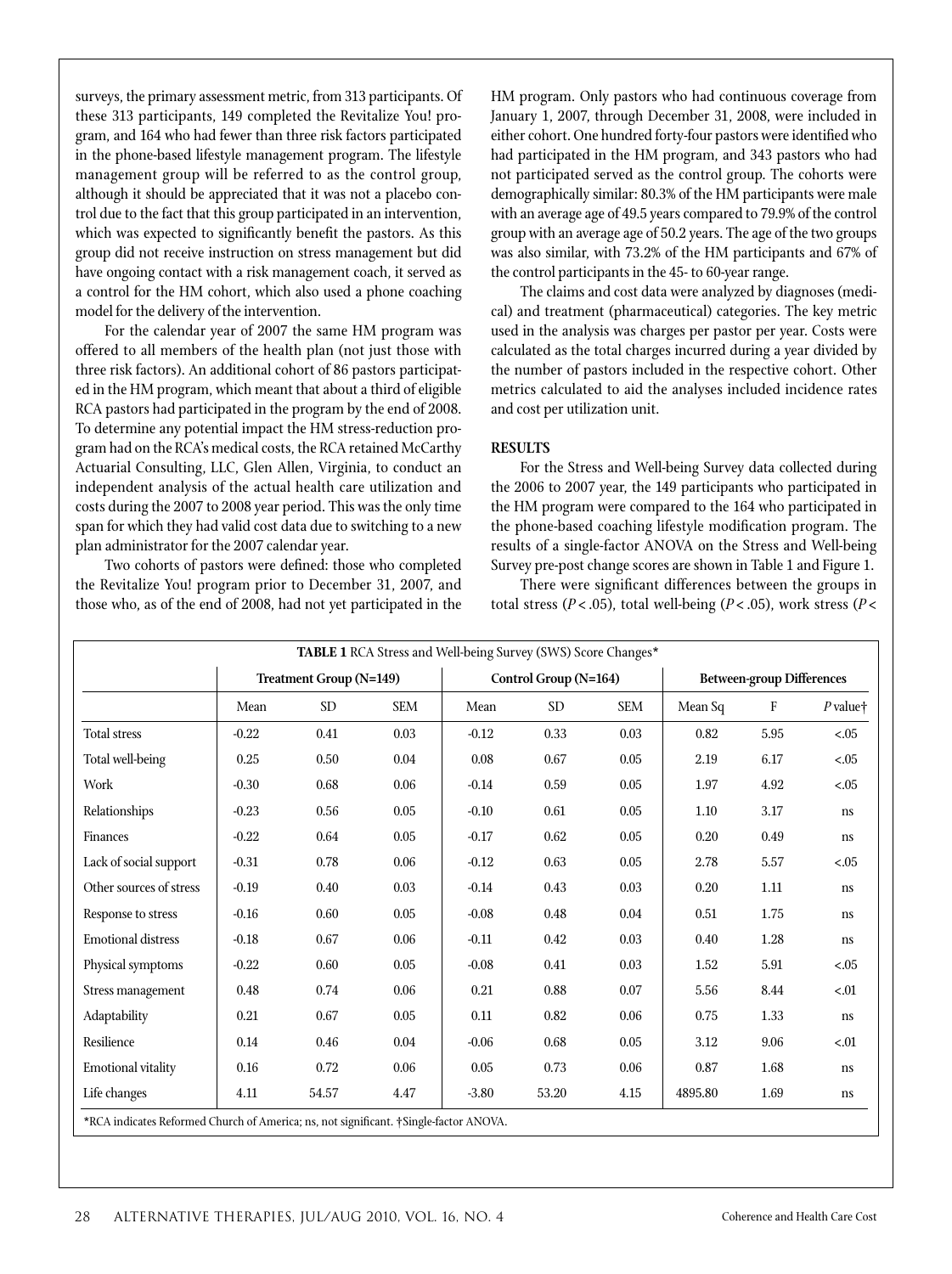

.05), lack of social support (*P*<.05), physical symptoms of stress (*P*<.05), stress management (*P*<.01), and resilience (*P*<.01), all in favor of the HM group. In addition, the pastors were asked to complete a customer satisfaction survey, and 96% of those who had participated in the HM program indicated that they were satisfied or extremely satisfied with the program. Although the results of the Stress and Well-being and the customer satisfaction surveys were very positive, the most important question remained: Does the HM program lower our health care costs?

## **Comparison of cohort costs and trends**

Health care costs and trends were assessed in terms of covered charges rather than benefits paid for participation to avoid the possibility of obscuring the results due to different plan options chosen. During the initial 2006 year, the HM Revitalize You! program was offered to only those pastors who had three or more lifestyle risks. Therefore, it is understandable that this cohort had a

55.9% higher starting claims cost than the non-HM cohort. The analysis of the 2007 and 2008 data for two cohorts (144 HM participants vs 343 matched controls) found that the HM participants had reduced medical and pharmacy claims costs compared to the control group. It should be noted that for both populations, an annual increase in costs of 4% to 6% is expected due to normal aging, considering that more than 60% of the participants in both groups were between 45 and 60 years of age.

Significant findings of the analysis were as follows:

1. Medical costs

- a. HM participants experienced a reduction in medical costs of 3.8%, prior to regression (-11.5%)
- b. Control group participants experienced an increase in medical costs of 9%, prior to regression (+14%)
- 2. Pharmacy trend costs
	- a. HM participants experienced an increase in pharmacy costs of 7.9%, prior to regression (+4.7%)
	- b. Control group participants experienced an increase in pharmacy costs of 13.3%, prior to regression (+15.4%)
- 3. Total claim costs
	- a. HM participants experienced a reduction of 0.6% prior to regression (-7.1%)
	- b. Control group participants experienced an increase of 10% prior to regression (+14.4%)

Because the HM cohort had higher initial claims than the control cohort due to the program being offered to participants with three or more lifestyle risks, it was possible that the lower costs of the HM cohort could be due to the statistical phenomenon known as "regression to the mean," which refers to the tendency of higher-cost members to converge to a common point (the average costs). Therefore, in the final analysis, a conservative approach was taken by including an adjustment for this potential convergence. See above the results prior to applying "regression to the mean" methodology. With this adjustment, a reduction in medical costs of 3.8% for HM participants was found in comparison with an

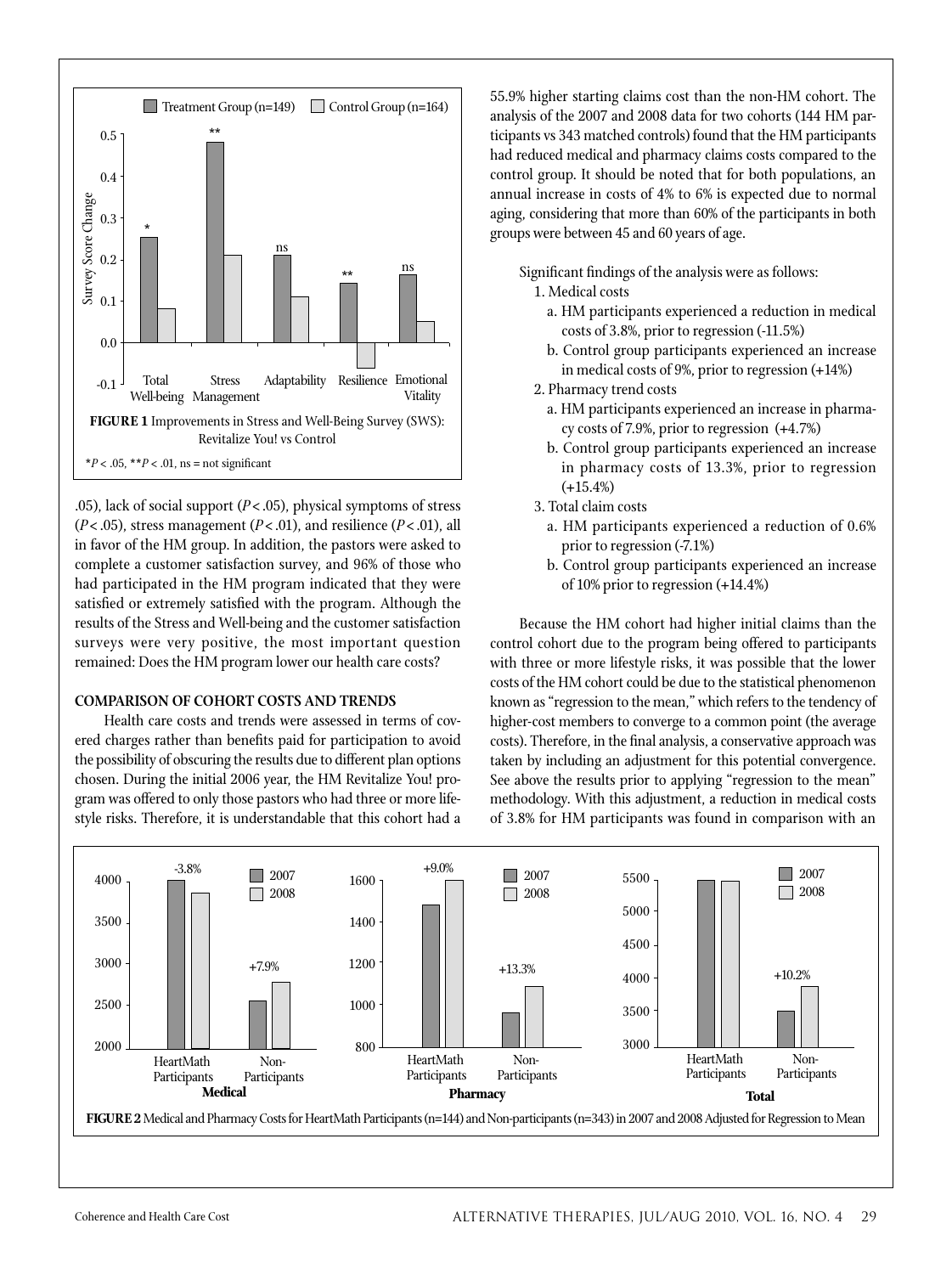increase of 9.0% for the control group participants. For the adjusted pharmacy costs, an increase of 7.9% was found compared with an increase of 13.3% for the control group.

Cost savings were measured by comparing the adjusted 2008 costs to 2007 costs trended forward at the control-participants' adjusted trend rates. This comparison indicates a first year savings of \$585 per participant (\$6002-\$5416). If the pastors had not participated in the HM program, their costs would have been increased according to the same adjusted trend rates as the control participants (ie, +9.0% medical costs and +13.3% pharmacy costs, Figure 3).

In the analysis of types of medications and diseases most impacted by the Revitalize You! program, nine prescription drug classes and four medical diagnosis categories were identified. The diagnosis categories with the highest medical costs for both cohorts were for the circulatory system, digestive system, genitourinary system, and muscular-connective tissues. The comparison of cost differences for prescription drug classes between HM participants and control participants appears in Table 2. In the case of prescription drugs, in four out of the nine categories, the HM participants had lower costs than control participants. For medical costs, three of the four categories had positive per-member per-year trends for HM participants.

In the more detailed medical cost analysis, one of the higher cost categories was for essential hypertension, which would be expected to be sensitive to improvements in stress reduction. Control participants experienced a substantial increase (47%) in costs associated with essential hypertension, driven primarily by a 30% increase in incidence rate. For HM participants, however, a 23% decrease in costs for this diagnosis was observed, despite an incidence rate increase of 38%. For both cohorts, the increase in the incidence rates was likely driven by the fact that most RCA pastors



participated in the HRA for the first time in 2007, which increased awareness of having hypertension.

## **Return on Investment**

RCA's cost for providing the HeartMath Revitalize You! program was \$300 per participating pastor. The savings calculated above for the first year of the program were \$585, representing a return on investment (ROI) of about 2:1. This ROI does not consider the likely savings resulting from reduced absenteeism, disability programs, or increased presenteeism. Since there are no additional costs for participants, the ROI is expected to grow substantially. If the next year's savings are only equal to those for 2008 (estimated at \$585), the HM program will return \$3.90 for every dollar invested by the end of 2009, ie, a ROI of 4:1.

### **Discussion**

The results of the cost analysis show that there was a clear difference in medical and pharmacy costs between pastors that used HM stress reduction techniques and those who did not. In particular, a marked reduction in costs for drugs for gastrointestinal complaints, antiarthritics, and muscle relaxants and a much less pronounced increase in costs for hypertension drugs were observed for the HM participants. This was consistent with the overall reduction of medication and pharmacy costs of -0.6% for the HM participants compared to an increase in the total costs of 10.2% for the control participants. These results are impressive considering they have been calculated after "regression to the means" methodology, which provides a more conservative approach to the analysis.

With respect to the claims, the data show that approximately one-third of the pastors had a diagnosis of hypertension. A recent edition of the *American Journal of Health Promotion* found the annual cost of hypertension to be \$392.31, costs related to heart disease another \$368.34, and costs relating to depression to be \$348.04 per employee per year.<sup>26</sup> These costs are only due

| <b>TABLE 2</b> Pharmacy Costs by Therapeutic Category |                                                                              |                                 |  |  |  |  |  |
|-------------------------------------------------------|------------------------------------------------------------------------------|---------------------------------|--|--|--|--|--|
| <b>Drug Class</b>                                     | <b>Change in Charges from Prior Year (%)</b>                                 |                                 |  |  |  |  |  |
|                                                       | <b>HeartMath Participants</b><br>$(N = 144)$                                 | Non-Participants<br>$(N = 343)$ |  |  |  |  |  |
| Analgesics                                            | 50.8                                                                         | 19.0                            |  |  |  |  |  |
| Antiarthritics                                        | $-44.4*$                                                                     | 31.8                            |  |  |  |  |  |
| Autonomic drugs                                       | $4.7*$                                                                       | 28.0                            |  |  |  |  |  |
| Cardiac drugs                                         | $-10.2$                                                                      | $-11.8$                         |  |  |  |  |  |
| Cardiovascular drugs                                  | 8.5                                                                          | 8.3                             |  |  |  |  |  |
| <b>Diuretics</b>                                      | 24.0                                                                         | 1.7                             |  |  |  |  |  |
| Gastrointestinal drugs                                | $-17.2*$                                                                     | 14.5                            |  |  |  |  |  |
| Muscle relaxants                                      | $-70.8*$                                                                     | 33.9                            |  |  |  |  |  |
| Sedative/hypnotics                                    | 9.1                                                                          | $-5.1$                          |  |  |  |  |  |
|                                                       | *HM participants had lower prescription drug costs than control participants |                                 |  |  |  |  |  |